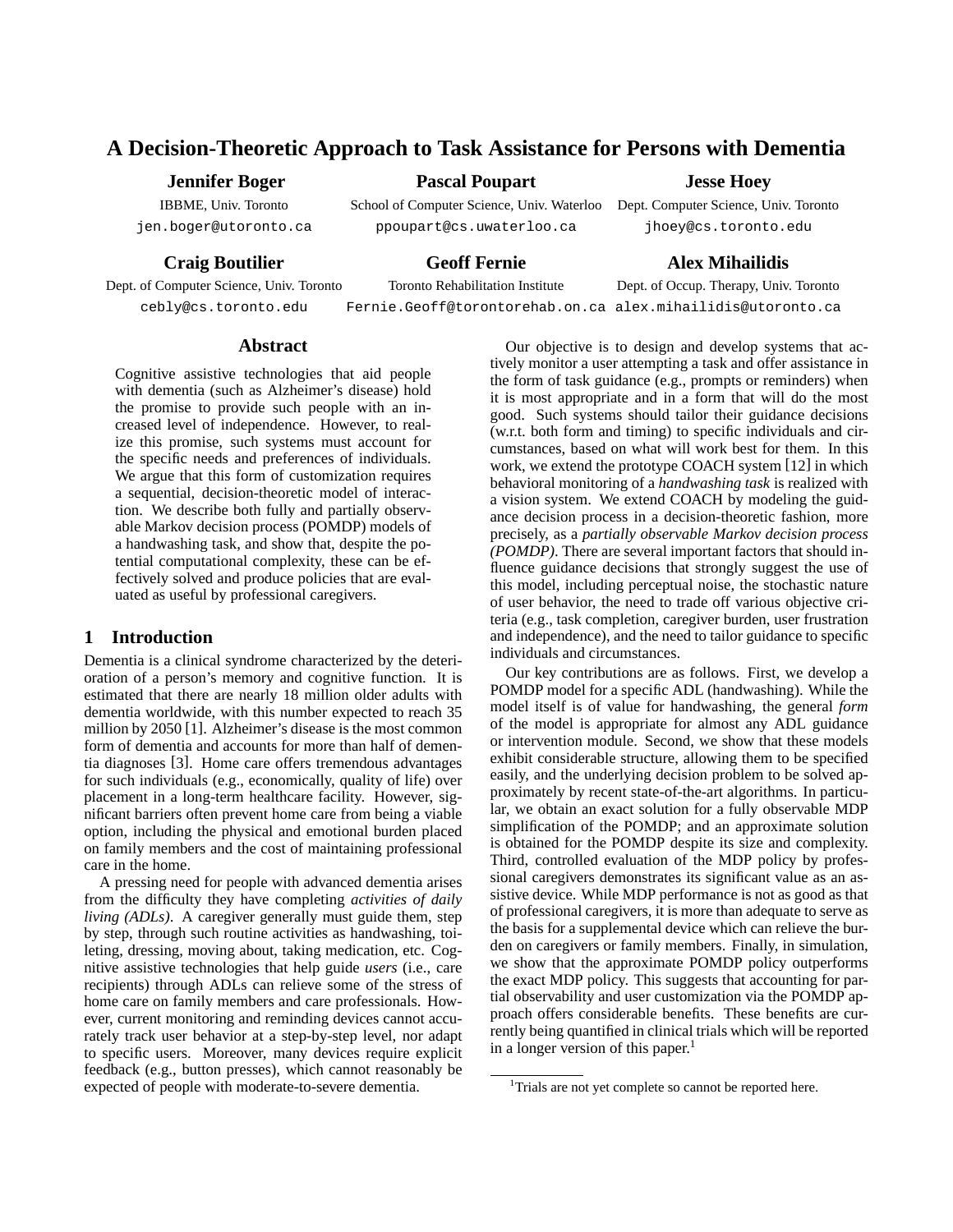## **2 Cognitive Assistive Technologies & COACH**

Assistive technology (AT) is increasingly used to offset the impact of impairments resulting from injury, disease, and the aging process and related disorders. Typically these technologies have focused on assisting users with mobility impairments. Recent growth in the number of people with cognitive disabilities, such as dementia, has resulted in considerable research being conducted into developing *cognitive assistive technologies (CATs)* to address the difficulties that this population faces. In broad terms, CATs attempt to compensate for existing impairments by using devices, tools, or techniques that either compensate for a person's impaired cognitive ability, or translate a problem into one that matches the user's strengths. To date, computerized CATs have been of limited scope, especially in the use of AI techniques. Prototypes of cognitive aids include handheld devices that remind a person to complete basic ADLs (e.g., taking medication [8]). However, most of these systems were not designed for older adults, particularly those with moderate-to-severe dementia, and would likely not be acceptable for this population.

Several intelligent systems that use AI and ubiquitous computing techniques are currently being developed for the older adult. These include the Aware Home Project [13], the Assisted Cognition Project [7] and the Nursebot Project [15]. These new projects are similar to the work described in this paper in the sense that they attempt to incorporate AI and a decision-theoretic approach to overcome the shortcomings of current approaches. In particular, the Autominder System [17], one aspect of the Nursebot Project, applies a POMDP in the development of the planning and scheduling aspect of the system [15]. These systems do not incorporate advanced prompting techniques and algorithms, but rather are being developed as scheduling and memory aids.

COACH, our first prototype of an intelligent environment for older adults with dementia, monitors progress and provides assistance during handwashing. It uses computer vision and simple AI techniques to learn to associate hand positions (2D coordinates) with specific handwashing steps (e.g., turning on the water, using the soap), and to adjust its parameters and cuing strategies [12]. COACH uses audio prompts for each of the possible plan steps, with each step associated with a *general*, a *moderate*, or a *specific* prompt. For example, a general prompt to turn on the water simply states "Please turn on the water," while a specific prompt uses the subject's name and elaborates on the the process ("... by placing your hands on the tap in front of you ..."). Clinical trials with 10 subjects with moderate-to-severe dementia showed that the number of handwashing steps that the subjects were able to complete without assistance from the caregiver increased overall by approximately 25% when the device was used [10].

Although this prototype and its algorithms showed some success, we have identified several remaining challenges. Limitations include the assumption of full observability (i.e., that the environment and user context are fully represented by the data provided), inability to tailor its prompting strategy to specific users, and the reliance on deterministic hand-coded rules to make decisions (w.r.t. when and how to provide assistance). The ability to plan appropriate courses of action automatically, deal with partial observability, and customize behavior to specific users has led to the development of the POMDP approach described here.

## **3 A POMDP Approach**

The decision problem faced by COACH is fraught with uncertainty, both with respect to the observability of the environment, and the effects of system actions. Furthermore, our goal is to satisfy a number of different objective criteria that often conflict and cannot be achieved with certainty. For this reason, a POMDP provides the best formal framework for modeling the decision process. POMDPs allow one to model imprecise information about the current environment state, uncertainty in the effects of actions, and multiple, conflicting objectives. Optimal policies will proffer courses of action that balance the importance of specific objectives with their odds of success; furthermore, they account for the long-term impact of decisions, including the *value of information* inherent in an action, thereby allowing to the system to actively *learn* about certain environment or user characteristics.

Many domain characteristics associated with ADL guidance (handwashing being just one example) strongly suggest the use of a POMDP. These include:

- Sensing (e.g., vision in our system) is prone to noise, hence environment variables must be estimated probabilistically (e.g., the location of a user's hands and body must be estimated due to sensor noise or occlusion). As a result, the task step the user is attempting to engage must also be estimated.
- Successful completion of a task step given a specific form of guidance is generally stochastic (e.g., a user may react appropriately to an audio prompt only some percentage of the time).
- Conflicting objectives need to be traded off against one another and their odds of success (e.g., maximizing the odds of task completion, maximizing the number of successful task steps without caregiver aid, minimizing caregiver intervention, and minimizing user frustration).
- A given form of guidance may have different odds of success for specific individuals, hence requiring customization to specific individuals based on our current estimates (e.g., a specific user may tend to get frustrated with prompting that is too frequent).

### **3.1 The POMDP Model**

We now describe a specific POMDP model for the handwashing ADL that captures the desiderata described above. We also describe a fully observable counterpart of this model that illustrates how MDPs can be applied. The core MDP addresses stochasticity and multiple (long-term) objectives, while the POMDP extension captures partial observability, noise, and the ability to customize behavior to specific individuals by estimation of hidden user characteristics. We take pains to describe several variants of each model. This is because the efficacy study conducted using human caregivers was based on an earlier version of the MDP. We wish to evaluate our results using this baseline; but also describe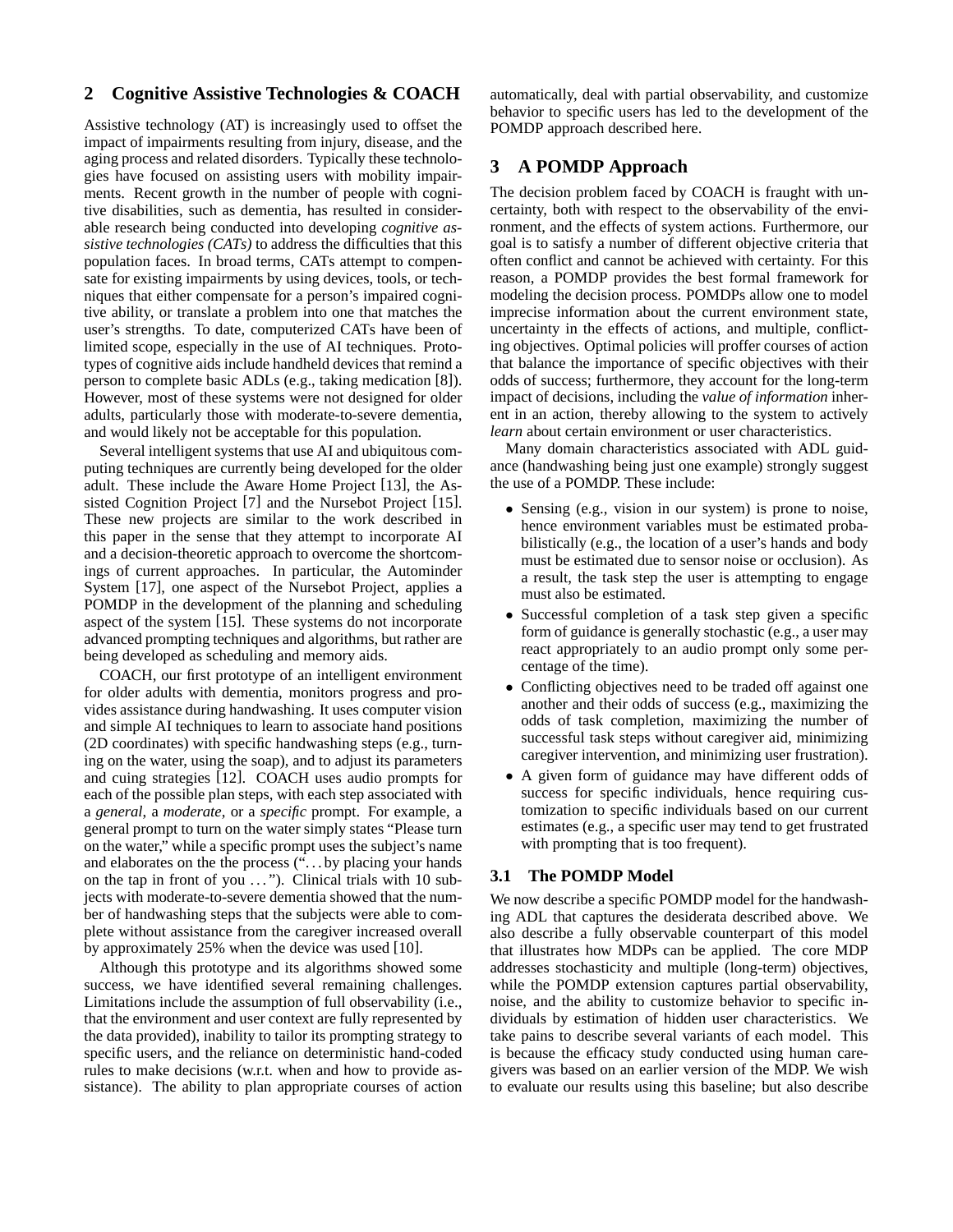

Figure 1: Plan graph for handwashing ADL.

improvements to the model which will be used in upcoming clinical trials.

A discrete-time POMDP consists of: a finite set S of states; a finite set A of actions; a stochastic transition model  $Pr: S \times A \rightarrow \Delta(S)$ , with  $Pr(s, a, t)$  denoting the probability of moving from state  $s$  to  $t$  when action  $a$  is taken; a finite observation set Z; a stochastic observation model with  $Pr(s, z)$ denoting the probability of observation  $z$  in state  $s$ ; and a reward function assigning reward  $R(s, a, t)$  with state transition  $s$  to  $t$  induced by action  $a$ . Given a specific POMDP, our goal is to find a *policy* that maximizes the expected discounted sum of rewards attained by the system. Since the system state is not known with certainty, a policy maps either *belief states* (i.e., distributions over S) or action-observation *histories* into choices of actions. We refer to [9] for a detailed overview of POMDP concepts and algorithms.

#### **State Variables**

Our state space is characterized by four classes of variables: those that capture the state of the environment; those that summarize the ADL plan steps completed thus far; those summarizing system behavior; and those reflecting certain hidden aspects of the user's personality or mental state.

*Environment variables* represent the underlying physical state of the environment; these are *HL* (hand location: at tap, at soap, at towel, at sink, at water, away) and *WO* (water on: boolean). $<sup>2</sup>$ </sup>

*Activity status variables* capture the ADL steps that the user has completed. Figure 1 shows the legitimate sequences of steps (any path from start to finish) that constitute successful handwashing. There are <sup>4</sup> activity status variables. *PS*, whose domain is the nodes  $(A-K)$  of the plan graph  $(L$  is shown only for convenience), denotes the most recent step the user has completed. *MPS* denotes the *maximum* plan step completed, since a user may regress in the plan graph. We use this to reward progress in the graph without rewarding duplication of steps (see reward description below); *PSR* denotes that the current step has been repeated. Finally, *Prg* indicates whether "progress" is being made within the current plan step; for example, hands moving to sink position prior to

step  $F$  is indicative of progress being made towards the completion of step  $F$  despite the fact that the plan step hasn't yet been completed.

*System behavior variables* provide a summary of the system history relevant to prediction of user responses to a prompt. These are: *NP* or number of prompts issued for the current plan step (with domain 0–3+); *NW* or number of time steps waited since last prompt (0–4+); *LP*, the type of last prompt (see description of prompting actions below); *PL*, the specificity of the last prompt (see actions below); and *Rgr*, the number of times the user has regressed in the plan  $(0-3+)$ , which is used as an (stochastic) indication of general responsiveness of the user.

Finally, *user variables* reflect aspects of the user's mental state that impact their response to prompts. Our current prototype uses only one variable, *Resp* (general responsiveness), taking values *low* and *high*, to provide a very crude characterization of user type. However, more sophisticated user modeling can be incorporated into the POMDP, using transition and observation models of precisely the same form as those described below.3

#### **Actions and Dynamics**

The system has 20 actions, 18 of which comprise prompts for six different plan tasks (water on/off, use soap, wet hands, rinse hands, dry hands) at three levels of specificity (general, moderate, specific). General prompts gently cue the user, while specific prompts are designed to get the user's attention and provide a detailed description of the task. For example, a prompt to use the soap might be worded as "use the soap now" at a general specificity level, but might include references to the color or location of the soap at a specific level, such as "use the soap in the pink bottle on your left". Using the patient's name is another strategy that is effective for specific prompting. The wording of the prompts was chosen based on prior experience, and was fixed for the duration of the experiments we describe here.4 The other two actions are the "null" action and "call caregiver." The latter action ends the process and is presumed to result in successful task completion. This is an important aspect of our system, since our aim is to develop assistive technologies that supplement rather than replace human caregivers. Our goal is to relieve stress and burden on caregivers by increasing the odds of successful "independent" task completion and reducing the need for constant (human) monitoring. However, in the efficacy study presented here, we remove this action temporarily to ensure the integrity of our evaluations (as described below). In the ongoing clinical trials, it plays a central role.

Transition probabilities describe the stochastic state changes induced by each action. These are specified by *dynamic Bayesian networks* (DBNs) over the state variables,

<sup>&</sup>lt;sup>2</sup> Other relevant aspects of the environment (e.g., hands wet) can be inferred from plan step as discussed below.

<sup>&</sup>lt;sup>3</sup>Other user variables might characterize auditory and visual ability, overall dementia level, general level of independence, tendency to frustration, etc. We have solved instances of the POMDP with additional user variables, but do not report these here, since they do not correspond to the MDP used in our efficacy study.

<sup>4</sup> Our current work includes clinical trials to assess the effectiveness of different wordings and prompting strategies. Visual prompts, played through a one-way mirror are being explored as well.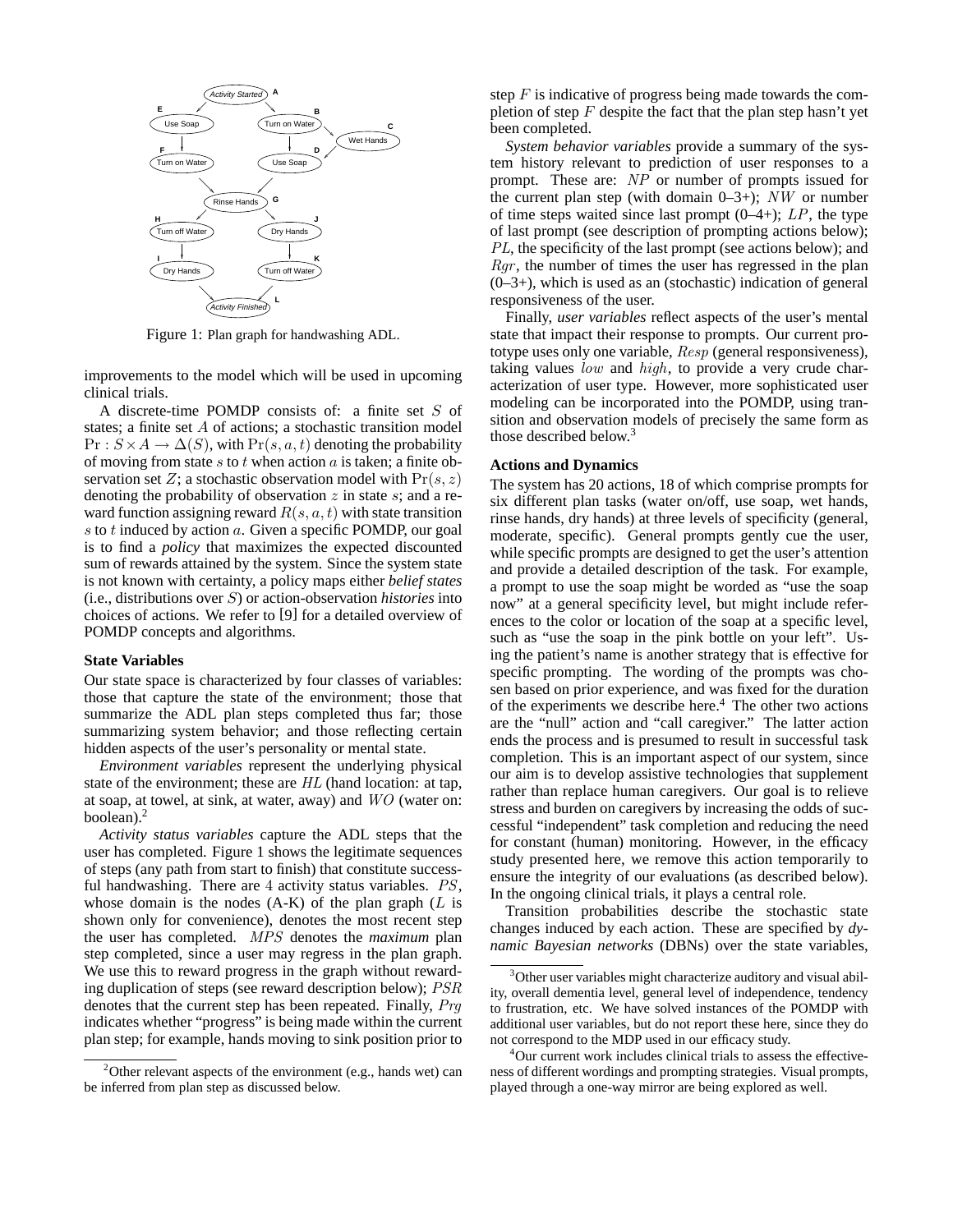with the conditional probability tables (CPTs) represented by algebraic decision diagrams (ADDs) [6]. The considerable structure in the domain leads to a very compact specification of the dynamics. The precise parameters of the model were produced using a handcrafted prior reflecting our experience with patients in earlier clinical trials using the hand-coded prompting system and our interactions with caregivers.<sup>5</sup>

Space prevents a complete description of the dynamics, but we mention some of the key intuitions underlying the model. The probability of the user taking a specific "user action" such as turning on the water—corresponding to a state change in an environment variable (i.e., *WO* becoming true)—tends to be higher at appropriate plan steps, but the probability depends on the precise prompting history. For example, the longer the system waits for a response (modeled by *NW* ), the less likely it is that the user will complete the current plan step independently (i.e., without prompting). Furthermore, the more "unsuccessful" prompting has been for the current step (modeled by *PL* and *NP*), the less likely it is that the patient will complete the step at all. Such "response" probabilities vary formulaicly with *Resp* and *Rgr* . Higher values of *Rgr* are indicative of lower likelihood of eventual success, while success is more probable when *Resp* is *high* than when it is *low*. 6

Activity status variables are updated deterministically as a function of environment variables (note that environment variables are themselves only partially observable) in the obvious way. *PS* may move back and forth through the plan graph (since the user can regress, e.g., by re-wetting their hands), but *MPS* records the maximal step in the plan reached at any point, and never regresses. System variables are updated deterministically as well (e.g., number of prompts *NP* is updated with each prompt for the current step, but reset to zero when the plan step changes). Finally, the user variable *Resp* is static, and does not change value over time (though our *estimates* of its value does).7

#### **Rewards**

Rewards are associated with various state transitions and costs with specific actions. A large reward is given for full task completion  $(+300)$  and smaller rewards  $(+3)$  are associated with the (first) achievement of each plan step to encourage/reward even partial success (*MPS* is used to ensure rewards are not repeated). Action costs are also incorporated to ensure that prompting only occurs when needed. Each prompt is given a small negative reward, with the more timeconsuming specific prompts penalized slightly more than simpler general prompts (the costs are -4, -5 and -7). The cost of calling the caregiver should be set so that this action only occurs if the predicted odds of completion are too low,



Figure 3: Possible hand locations.

or predicted costs of completion too high.

The design of the reward function is based on brief interactions with caregivers, earlier clinical trials with patients using hand-coded COACH, and evaluation of numerous versions of MDP (rather than POMDP) policies. While the rewards seem reasonable, fine-tuning of the reward function is an ongoing research project (see Section 5).

#### **Observations**

The handwashing task has two observables: the *reported flow of water* (on/off), and the *reported location* of the user's hand(s). The POMDP is designed to be integrated with a computer vision system that estimates hand position (and water flow indirectly) based on skin color [11]. The vision system reports estimated hand position  $(x, y$ -coordinates) which is translated into one of six possible regions (see Fig. 3).

We assume  $25\%$  noise in the observation function that detects hand position (i.e., the correct hand position is detected with probability 0.75, while each incorrect position is detected with probability 0.05. Similarly water flow is detected correctly with probability 0.75. These probabilities are estimated based on our prior experience, but a detailed empirical study is needed to assess these accurately.

#### **3.2 A Fully Observable Model**

The POMDP model can be made fully observable with two simple changes. First, if we remove the hidden variable *Resp*, a key source of partial observability disappears, though we sacrifice the ability to customize behavior to specific individuals.8 Second, if we assume the tracking system computes hand position and water flow without error, the system becomes fully observable. The assumption of perfect observability is not unreasonable if we use a switch sensor on the tap and additional cameras to disambiguate obscured views and reduce the inherent noise in image processing.

#### **3.3 Computational Results**

To study the feasibility of the model, we solved both the MDP and POMDP formulations of the handwashing ADL. The cost of calling the caregiver in both trials was set very high  $(-1000)$ , to ensure that this action was never taken,

<sup>5</sup> Some versions of our model (see Section 5) include updates of this prior using data produced by coding 21 hours of video capturing 600 trials of human caregivers interacting with patients.

 $6$ The influence of  $Resp$  on user response is estimated based on the authors' previous clinical experience. Planned clinical evaluation of the POMDP policy will be used to assess this more precisely.

 $7$ This is true for the time scales we currently consider, but certain aspects of a user's state, such as level of dementia, general responsiveness, etc., can change (e.g., deteriorate) over longer periods.

<sup>&</sup>lt;sup>8</sup>Customization based on other fully observable attributes, such as hearing and visual ability, is still possible in an MDP.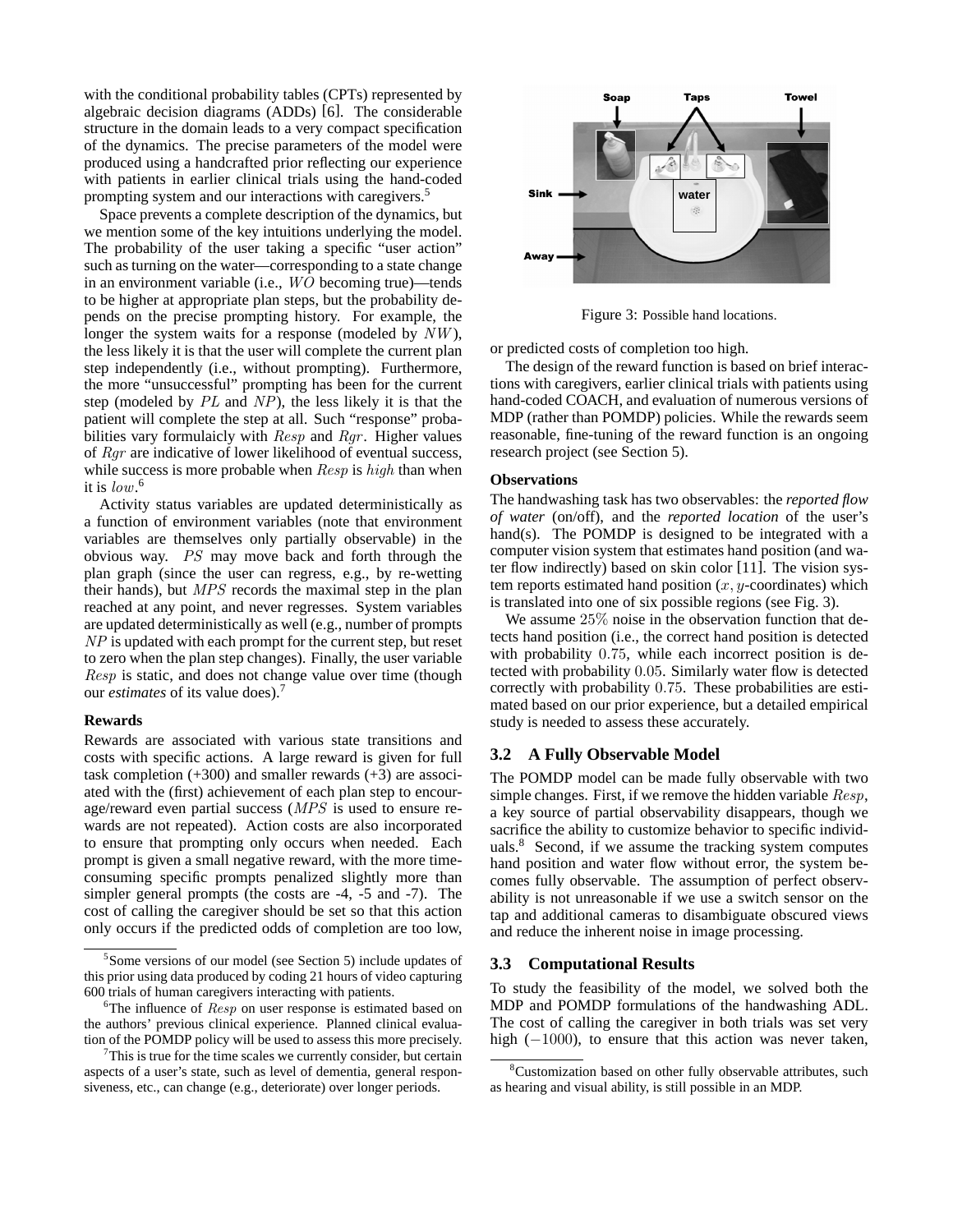

Figure 2: Example sequence during a trial in which prompts were selected by the MDP policy. Prompts were read by a human caregiver. The plan steps are those from Figure 1. The user turns the water on and off independently (at 6 and 160 seconds, respectively), but must be prompted for all other steps. The user regresses at 71 seconds by putting more soap on his hands, which the system recognizes and thus gives a second prompt to rinse hands.

as required by the evaluation procedure we describe in Section 4. The version of the fully observable MDP we solved has 12 variables (25,090,560 states) and 20 actions, rendering explicit state-based approaches impossible. However, due to the DBN structure, we were able to solve this problem exactly using the SPUDD algorithm [6]. An optimal policy was produced in 64 minutes, and was represented using an ADD with 3, 284 internal nodes and 18 leaves. The optimal value function was an ADD having 139, 443 internal nodes and 106, 328 leaves. We discuss evaluation of this policy below.

The POMDP model has one additional variable, hence a state space of size 50,181,120, the same action space, and 12 observations. It is far beyond the reach of any exact solution techniques or model-based approximation methods. As a result, we developed a new approximation algorithm which exploits the structure in the system dynamics and rewards (as represented by our ADDs). *Perseus-ADD* consists of the Perseus algorithm [18], a randomized point-based version of value iteration, reconstructed to take advantage of ADD structure [16]. The algorithm results in a policy of 36 state-value functions ( $\alpha$ -vectors), computed in 42.7 hours.

The relative quality of the MDP and POMDP policies demonstrates the importance of accounting for noise and user characteristics. While the POMDP policy is approximate, we evaluated it in simulation from the starting state, using 500 trials of 60 steps, with *Resp* uniformly distributed in the initial belief state, and the specific value of *Resp* drawn randomly for each trial. The average value obtained by the POMDP policy is 100.1 over 60 steps. The value of the optimal policy for the fully observable MDP (ignoring *Resp*) is 134.2 (which provides an upper bound on the value of the unknown optimal POMDP solution). However, this MDP value cannot be realized in the partially observable environment. So we implemented the MDP policy in this environment by computing the most likely state at each stage of the simulation and applying the corresponding MDP policy choice. In simulation, this attains an average value of 95.6 over 60 steps. We see that the MDP model provides a reasonable approximation for this POMDP despite its limitations. However, the full POMDP policy (despite only being solved approximately) outperforms the MDP policy by a significant margin. The value of POMDP modeling is apparent when one considers that the computational overhead in solving the policy is borne offline—once computed, the optimal policy is applied in real-time without any significant computation. All that is required online is simple belief-state updating, the critical component in allowing the policy to choose different prompting strategies for different users as beliefs about these users evolve.

It is also interesting to note the customization of the POMDP policy based on its estimate of the *Resp* variable. When a patient tends to be slow to respond to prompts, it is better to wait several time steps before repeating the prompt. For instance, when a patient has reached plan step *G* and was prompted to dry her hands two time steps ago, the POMDP policy repeats the prompt when the probability of  $Resp = high$  is sufficiently high, but waits when it is low. Similarly, when plan step *J* is reached and the patient was prompted to turn off the water two time steps ago, the prompt is repeated only when responsiveness is believed to be high. In contrast, the MDP policy doesn't have the ability to estimate the level of responsiveness since it is not directly observable. As a result, in both cases it repeats the prompt at the risk of annoying a slower, less responsive patient.

## **4 Caregiver Evaluation**

While the evaluation of the MDP and POMDP policies in simulation is useful, the true value of the system can ultimately only be gauged in clinical trials. Clinical trials with Alzheimer's patients are currently underway to test our results. These trials are based on improved versions of the models (see Section 5). Results of these trials will be reported in a longer version of this paper.

Before undertaking clinical trials, an *efficacy study* of the MDP policy was undertaken to confirm its plausibility before applying it to dementia patients. In this study, an actor with considerable experience with dementia patients simulated the behavior of a user in the handwashing ADL during 33 trials, each of which was videotaped. This simulated patient was guided using either the prompting strategy given by the MDP policy, or by a professional caregiver with over 30 years experience. During the caregiver trials, the caregiver acted naturally, prompting using her own strategy. During the MDP trials, the same professional caregiver read (verbatim) the prompts provided by the MDP policy, in order to prevent verbal distinction between caregiver and MDP trials. The *HL* and *WO* variables (describing the location of the actor's hands and whether the water was on) were manually annotated by a researcher during the trials, thus fulfilling the perfect observability assumption of the MDP (note that using the vision system would not have allowed accurate implementation of the MDP policy). The videos were then viewed by 30 professional caregivers (different from the prompter), who evaluated the performance of the prompting in each trial. These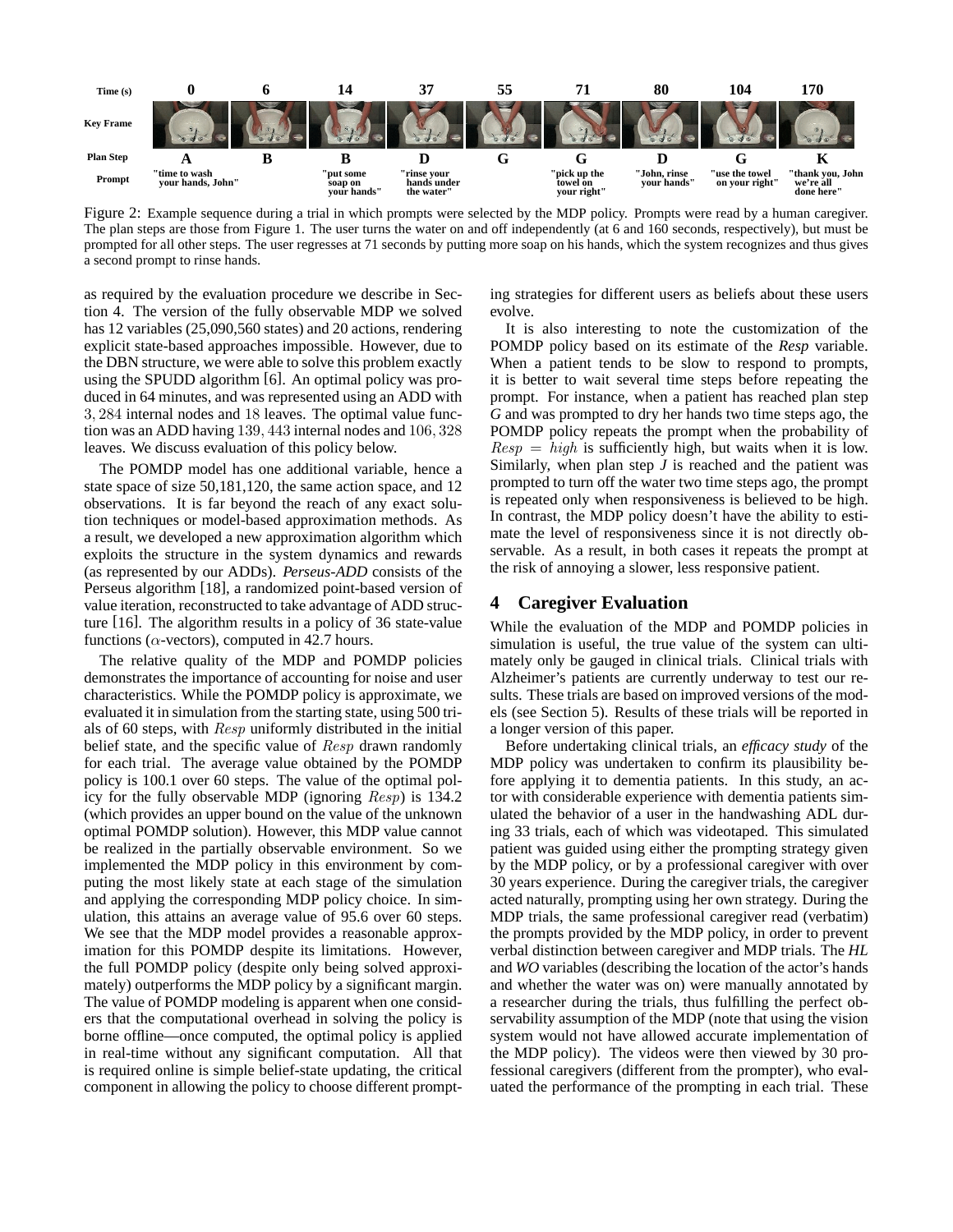evaluators were unaware that the prompts in some trials were selected by a computer (this is why the *call caregiver* action could not be used).

Fig. 2 depicts snapshots of one of the MDP-guided scenarios used in the efficacy study. In this case, the handwashing subject is able to complete the steps of turning on the water (step  $B$ ) and turning the water off (step  $K$ ) independently. The subject ignores the prompt given to him at  $t = 71s$  to dry his hands and regresses in the activity to step  $D$  by applying soap instead. The planning system copes with this by identifying the regression, and prompting him to rinse his hands a second time. The majority of the time the prompting screen remained blank, as portrayed at  $t = 6s$  and  $t = 55s$ , allowing the subject time to attempt each step on his own.

Six of the 33 scenarios (three MDP and three human) were chosen for evaluation by 30 professional caregivers.<sup>9</sup> Each evaluator rated the strategy employed in each of the six scenarios, using a five-point Likert scale, on five criteria: *Identification* (the prompt(s) given appropriately identified the next task); *Detail* (level of prompt detail appropriate); *Time* (an appropriate amount of time to attempt task provided before being prompted); *Repetitions* (number of prompt repetitions was appropriate); and *Overall Effectiveness* (patient was guided effectively). Free-form comments were also provided.10 Quantitative results (see Fig. 4) clearly indicate (results are statistically significant) that the professional caregiver outperforms the MDP policy in all evaluated aspects. Indeed, we had no expectation that the MDP policy would perform as well. Of course, our goals are much more modest; we intend the system to supplement human caregivers, not replace them. Furthermore, the standard of an experienced professional caregiver sets the bar quite high.

Despite this, we were quite encouraged by the performance of the MDP. The average rating of the MDP was higher than that of the human professional in 28 of 150 (18.7%) evaluator-aspect pairs. Furthermore, qualitative comments indicate that the evaluators viewed the MDP policy as adequate (and we believe the evaluators to be rather critical given the average rating of the human caregiver); and none suspected the prompting to be computerized. These facts suggest the MDP prototype can serve as the basis for a supplemental assistive device. Finally, many of the critical comments made of the MDP policy reflected issues that could easily be remedied (and do not reflect a weakness in the MDP approach per se). For instance, many evaluators felt that turning the water on before asking a patient to use soap, or turning the water off before drying hands, provides a natural cue as to what the next activity step is (different transition priors or further data for training the transition model could readily reflect this). Suggestions were also made regarding the language construction of prompts, the use of positive feedback and a friendly voice, and checking water temperature before allowing the patient to immerse his/her hands. None of these require modification of the current MDP model.



Figure 4: Caregiver ratings of MDP effectiveness for 5 criteria.

Addressing certain evaluator criticisms would require some modifications of the model (or fine-tuning of parameters). These include: using prompts that are tailored to the abilities of the user; giving the patient enough time for step completion; and incorporating visual cues (something that we have developed and tested independently). Finally, in some situations, the patient asked the caregiver a question, such as "where's the soap?". With no dialog model or speech sensors, the MDP cannot react to this (which evaluators viewed negatively). However, POMDP models of spoken dialog [19] could be used for this purpose in the future.

## **5 Further Model Validation & Improvement**

The efficacy study supports the value of the POMDP approach. Although the study was based on a handcrafted MDP model, the policy evaluated by caregivers showed promise as a valuable means of relieving caregiver burden. Since the POMDP policy outperforms this MDP policy in simulation, we expect the POMDP model to offer additional value in a realistic settings. Ultimately, the value of the POMDP approach must be verified in a clinical setting. Clinical trials are currently underway in which both the MDP and POMDP approaches are being compared to human caregivers in guiding Alzheimer's patients through handwashing. The POMDP policy being evaluated is, in fact, somewhat different than the one reported here; we focus on the direct comparison of the POMDP described above with the MDP since it is a direct extension of the MDP (and thus differences in performance are largely due only to the power of the model to handle noise and user characteristics). The model used in the current clinical trials is significantly enhanced in several ways: a more realistic reward/cost function; a more realistic model the influence of level of responsiveness and response delays on step completion; model parameters estimated from video data of human caregivers; and a simplified and improved plan graph reflecting suggestions of the MDP policy-evaluators.

Our experience to date suggests a number of important avenues for model improvement. A difficult task is constructing reasonable reward models; while transition models can be constructed from data, rewards cannot. One future aim is to validate the reward model indirectly by having caregivers critique the policies directly. While caregivers often have dif-

<sup>&</sup>lt;sup>9</sup>Selection criteria were based on scenario length (no more than 3 minutes) and the actor's head being not visible in scene

<sup>&</sup>lt;sup>10</sup>A detailed technical report on experimental methodology and results is available elsewhere [2].